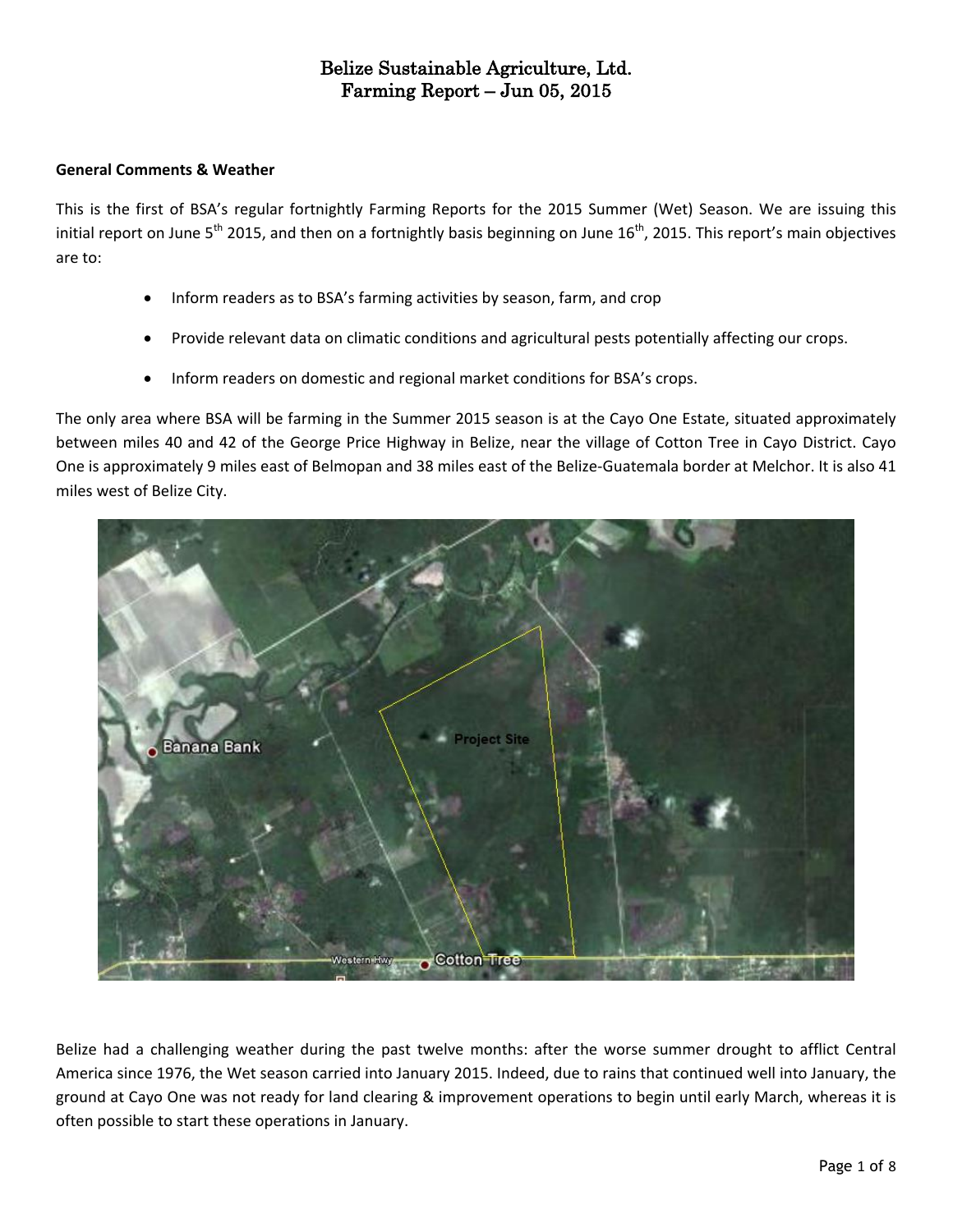The table below shows rainfall at Belmopan, which is about 9 miles from Cayo One. Data are shown both for the current year and an average for the past 15 years.

|           | <b>Belmopan Precipitation Data (mm per month)</b> |     |     |     |     |     |     |     |     |     |            |            |  |  |  |
|-----------|---------------------------------------------------|-----|-----|-----|-----|-----|-----|-----|-----|-----|------------|------------|--|--|--|
|           | Jan                                               | Feb | Mar | Apr | May | Jun | Jul | Aug | Sep | Oct | <b>Nov</b> | <b>Dec</b> |  |  |  |
| 2015      | 195                                               | 0.1 | 56  | 18  | 57  |     |     |     |     |     |            |            |  |  |  |
| 2000-2014 | 137                                               | 55  | 49  | 31  | 132 | 245 | 261 | 238 | 216 | 252 | 165        | 129        |  |  |  |

You can (normally) follow Belize's weather on:

#### <http://www.hydromet.gov.bz/250-km-radar-loop>

Unfortunately, the Belize Meteorology Department weather radar is currently out of commission, and we understand that, owing to Government budget difficulties, the necessary spare parts and technical service to reinstate the weather radar have only recently been ordered and it may not be operational until the end of June. Our fall back weather radar is the US NOAA Hurricane Center weather radar network which monitors the Caribbean basin:

#### <http://www.nhc.noaa.gov/>

Planting at Cayo One took place between May 27<sup>th</sup> and May 30<sup>th</sup>, just after 33 mm of rain fell on May 23<sup>rd</sup>, which provided a nearly ideal moist seedbed for planting corn.

#### **Cayo One (Corn)** – 358 acres (100% Dry)

Cayo One's goal was set in March 2015 to plant at least 500 acres, of which the original target was 300 acres of corn, 100 acres of rice, and 100 acres of milo. This target was later amended to 350 acres of corn and 150 acres of rice, as the current and prospective economics of milo proved to be abysmal, and the quality of initial ground created at Cayo One was so good that the harvesting benefits of milo (head high above the ground) were substantially eliminated.

Soil tests for the newly created farmland showed a consistently rich black soil with some clay, 3-4% organic matter, pH levels in a range of  $6.0 - 6.9$ , and generally good soil chemistry for freshly cleared land, requiring only a modest structural amendment program. An essential part of BSA's development program is to perform deep sub-soiling and install tiling where advisable. A shortage of time and resources prevented this from being carried out this year, although a 36 acre sub-section of Field 1 was prepared with a "deep rip sub soiling" for comparative purposes (field 1A).

As of June 4, 2015 358 acres of corn have been planted on 3 fields, which are described in the data table below. Planting took place over 4 days between May 27<sup>th</sup> and May 30<sup>th</sup>. The fields are all unirrigated and are substantially similar except for field 1A, which was subjected to a double pass with a deep ripper. We believe that this (relatively expensive) process will improve drainage and should eventually be applied to all Cayo One fields. We will be monitoring the relative progress of field 1A (ripped) compared with the rest of field 1.

All of Cayo One's fields are virgin ground, having been converted from raw bush in the 12 month period since May 2014. After chaining and burning in 2014, these fields were mostly left untouched until March 2015, at which time they were windrowed and re-burned. Once this was completed and most of the residual timber had been burnt or removed, a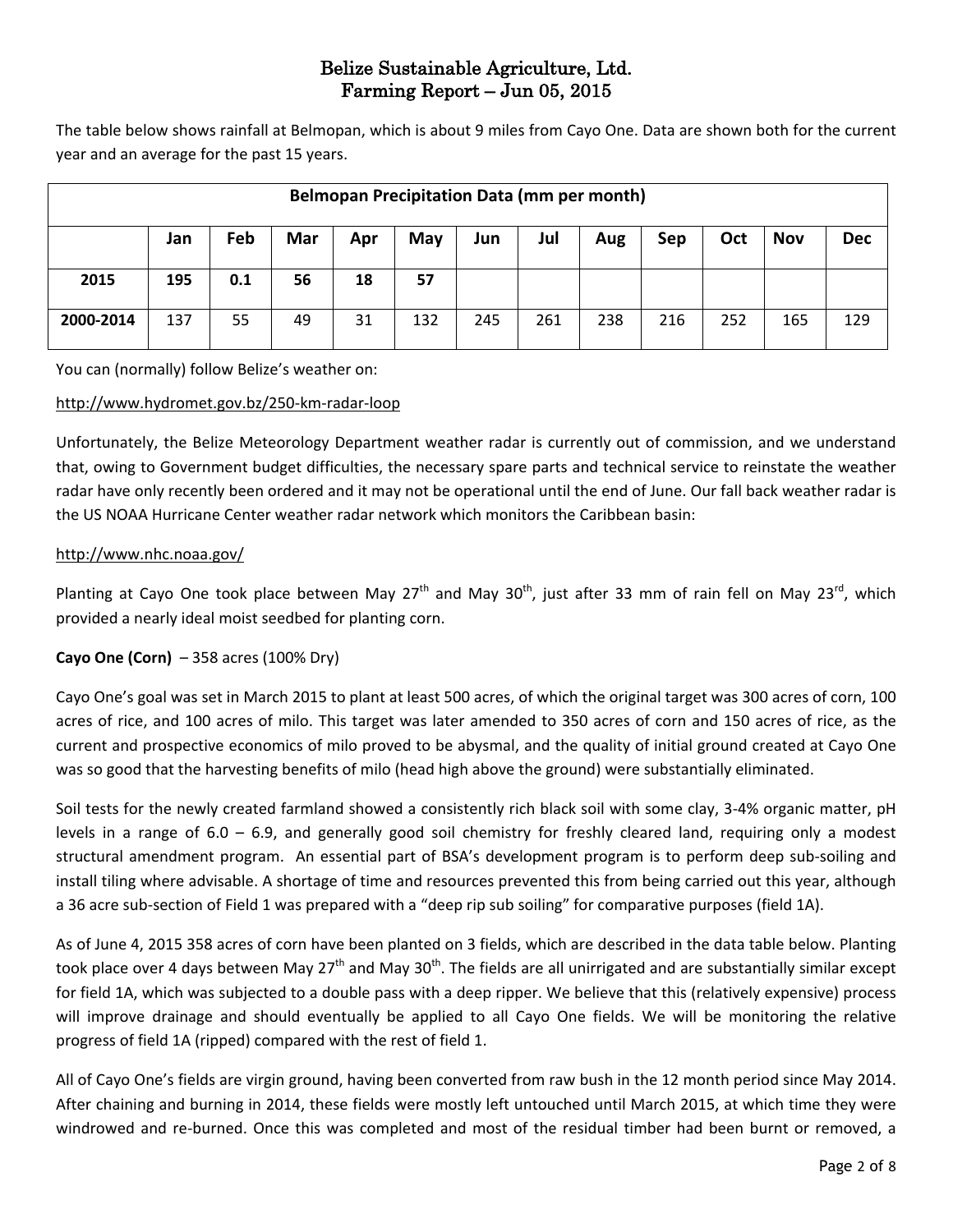series of operations took place to improve the ground, involving double chaining with a 15 mt VLCC anchor chain, gangs of local laborers removing larger sticks, mechanized stick clearing equipment removing smaller sticks, and then disking, planing, and harrowing of the fields. Finally, the fields were ready for pre-planting operations.

It is important to note that BSA has budgeted fertilizers based on a 150 bushel / acre (9.4 mt/Ha) yield goal. We do not expect to achieve that yield in this first year of operation, but we are fertilizing to that level in order to begin enhancing our soil quality. Our optimum outcome for this first season would be 110 bushels / acre (6.9 mt/Ha) and our financial budgets assume a yield of 81 bushels / acre (5.1 mt/Ha). It is an inherent part of the CSA's long term business model to assume that for the first five years when virgin ground is converted to farmland yields will be below model and input costs will be above model.

Pre-planting operations involved a disking, a leveling, and a harrowing of the fields, after which a granular base fertilizer was applied. Our 2015 Summer Crop is relying principally on granular based fertilizers, with a modest amount of supplemental liquid fertilizers. Specifics of the fertilizers and their applications are in the data table and lot records below, and are briefly summarized hereunder:

| <b>Base Fertilizer:</b>                                                         | 330 lbs. per acre / 13.31-30.3-13.2+1.77S +0.12B+0.04Cu+0.22Mn+1Zn+0.22Fe                                                                                                                           |  |  |  |  |  |  |  |  |  |  |
|---------------------------------------------------------------------------------|-----------------------------------------------------------------------------------------------------------------------------------------------------------------------------------------------------|--|--|--|--|--|--|--|--|--|--|
| <b>Starter Fertilizer:</b>                                                      | 1 liter per acre / AlgaEnzims (soil conditioner that enhances fertilizer uptake)<br>3.5 liters per acre / Nachurs "K-Focus", a liquid fertilizer which provides immediately available<br>potassium. |  |  |  |  |  |  |  |  |  |  |
| (Potassium Supplement)                                                          |                                                                                                                                                                                                     |  |  |  |  |  |  |  |  |  |  |
| Post-Plant Fertilizer:                                                          | 275 lbs. per acre / Urea (46-0-0)                                                                                                                                                                   |  |  |  |  |  |  |  |  |  |  |
| Broadly speaking, we will be applying the following core fertilizer quantities: |                                                                                                                                                                                                     |  |  |  |  |  |  |  |  |  |  |

- N: 170 lbs. /acre
- P: 100 lbs. /acre
- K: 43 lbs. /acre of granular + additional potassium via Nachurs "K-Focus

There is also an extensive micro-nutrient program as well as a plan for additional ad hoc applications of foliar fertilizers based on plant development.

Weather conditions at planting were almost ideal (a true farmer would say "not entirely terrible") with Cayo One having been quite dry until May 23<sup>rd</sup> when 33 mm of rain fell.

Four separate germination tests of the DeKalb 7088 corn seed showed rapid germination rates of 97%-98%, which is nearly at the 99% rates typically seen in North America. Seeds were coated with an initial insecticide to protect against ants and ground beetles.

We witnessed rapid and vigorous emergence within 72-96 hours of planting, and our 5 day old seedlings look very healthy, as seen on the pictures below. We will conduct a first stand count prior to our next report, and while it would be unreasonable to expect an ear count in the  $90<sup>th</sup>$  percentile of seed rate on first year ground, we are encouraged by our early indications of plant emergence and health.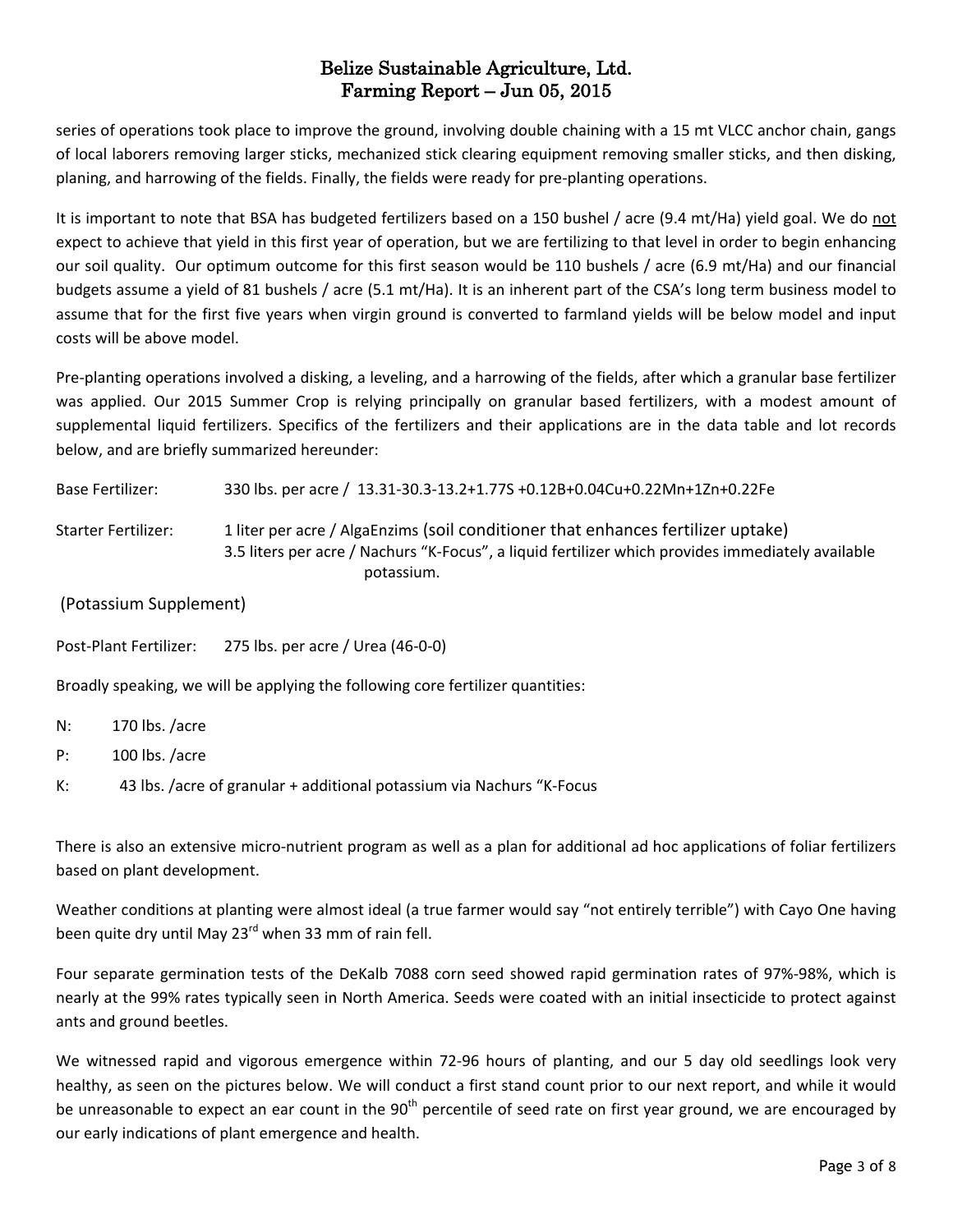

Planter being prepared – May 26<sup>th</sup>, 2015



Planter on Field  $1 -$  May 28<sup>th</sup>, 2015



Field One emerges at Day  $3 -$  May  $30<sup>th</sup>$ , 2015



5 day old seedling – June 2<sup>nd</sup>, 2015



Field One at Day  $8 -$  June  $4<sup>th</sup>$ , 2015



Westerly view of Cayo One - June  $2^{nd}$ , 2015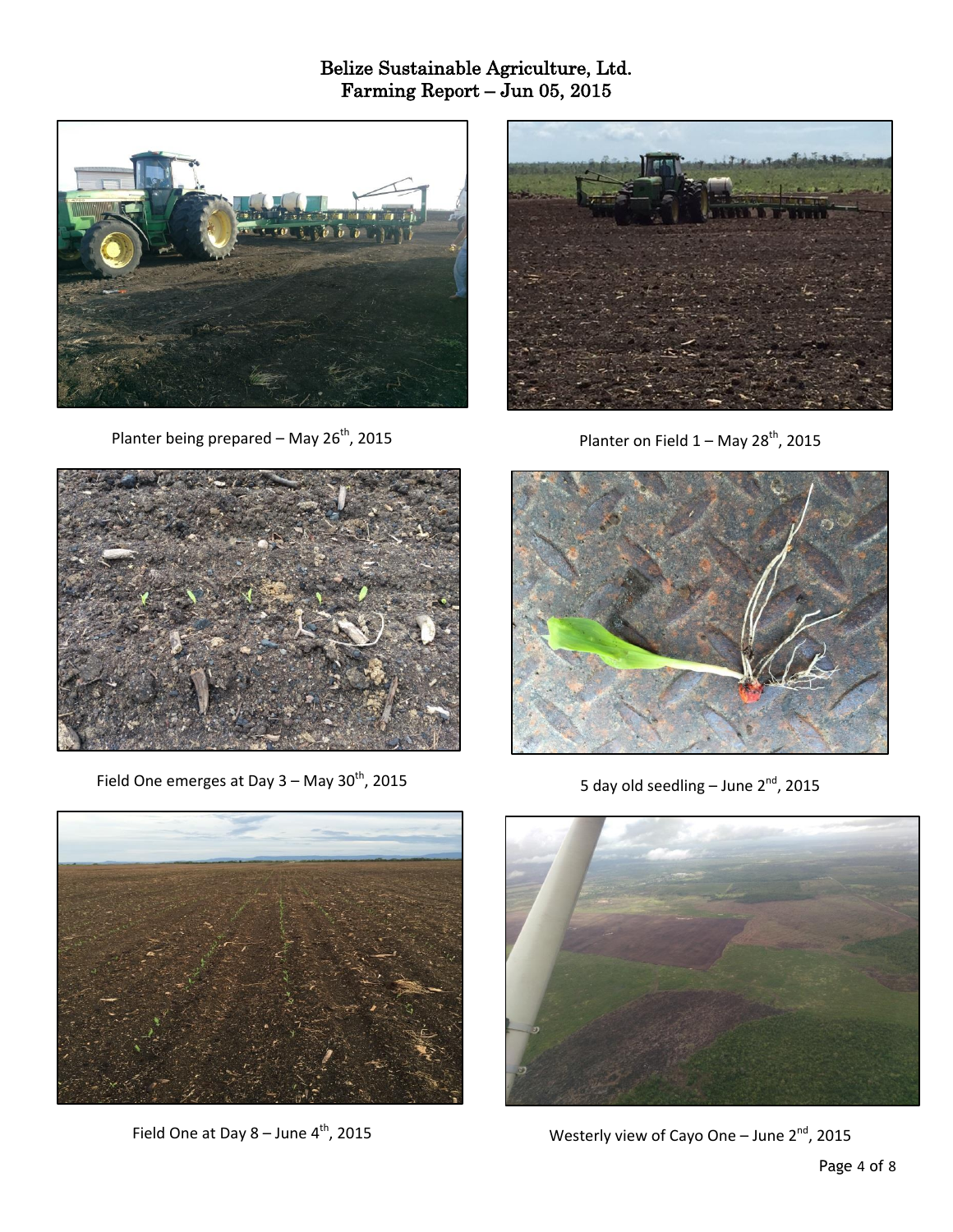#### **Summary and Conclusion**

Some brief comments on current local/regional market conditions:

#### Corn

Corn continues to be in short supply locally in Belize, where Belizean buyers are currently paying BZD 0.25-0.27 / lb for local delivery, which equates to USD 7.00 – 7.56 per bushel and USD 276 – 299 per metric ton. Prices in Guatemala are reported to be modestly lower for feed grade corn (net of freight costs to Guatemala) but marginally higher for food grade corn.

#### Rice

Rice also enjoys a strong market in Belize, although for limited quantities. Local wholesale prices for rough rice ("Paddy rice") at the mill equate to approximately USD 20.00/cwt or USD 441 /mt. Milled premium rice wholesales for USD 40.00 / cwt, although Belize's annual consumption of milled rice is not likely to exceed 10,000 mt. We have had informal discussions with potential importers of rice from Guatemala, with prospective prices expected to be close to those achieved in Belize, but we can not yet verify the reliability of these prospective markets.

#### Soybeans

Soybeans continue to be in short supply in Belize, and what limited production came from the winter season was apparently sold for BZD 0.56-0.60 / lb, which equates to USD 16.80-18.00 / bushel and USD 617 – 660 / mt. We continue to believe that there is local Belizean demand for an additional 10,000-20,000 acres of soybeans to meet domestic livestock feed requirements.

#### Milo

The milo market in Belize is quite limited, with only a few poultry farmers using it as a staple feed. Local prices have hovered between BZD 0.18 and 0.20 / lb, which equates to 5.04 – 5.60 / bushel and \$198 - \$220 / mt. Accordingly it is one of the few grains to trade at a discount to the USDA cash price (FOB Gulf Ports) which is currently USD 246 / mt.

The entire BSA team is excited to be farming its first crop at Cayo One, and we will be reporting on progress every two weeks. If Mother Nature will look benovolently on us this year, we believe that the summer 2015 crop should be the start of an outstanding track record at Cayo One.

#### Thanks!

Abram Dyck, John Peters, and the Farming Report Editorial Team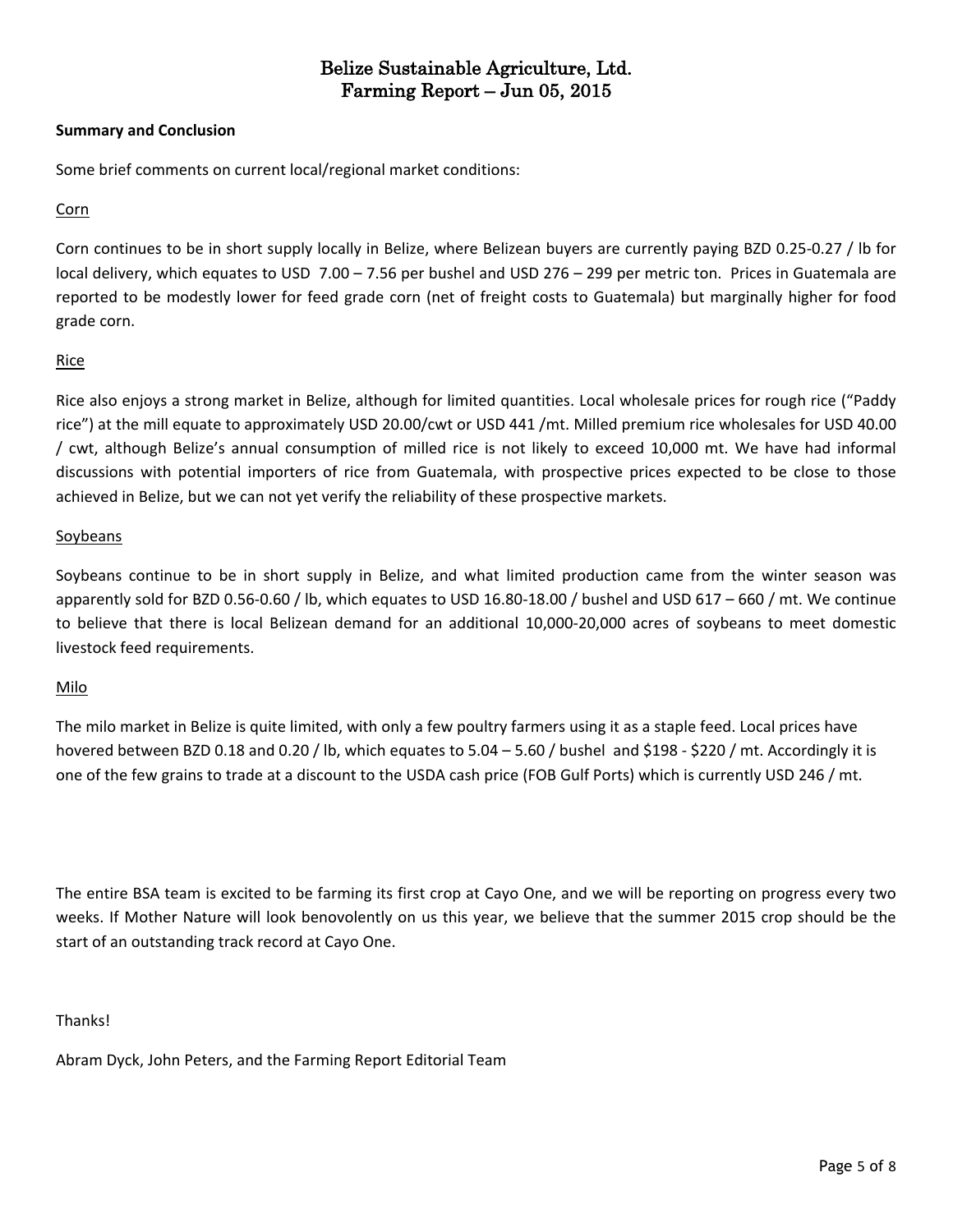| <b>Grower</b> | Location | <b>Field</b><br># | <b>Acres</b> | Irr<br>$\ddot{\cdot}$ | Soil<br><b>Type</b> | Crop | <b>Seed Variety</b><br>(count/acre) | Plant<br><b>Date</b> | <b>Stand</b><br><b>Date</b> | <b>Fertilizer</b><br>Program<br>(For full details of<br>applications, refer<br>to Lot Records)                                       | <b>Comments</b>                                                                                                                                         |
|---------------|----------|-------------------|--------------|-----------------------|---------------------|------|-------------------------------------|----------------------|-----------------------------|--------------------------------------------------------------------------------------------------------------------------------------|---------------------------------------------------------------------------------------------------------------------------------------------------------|
| <b>BSA</b>    | Cayo One | 1A                | 36           | N                     | <b>Black</b>        | Corn | <b>DK7088</b><br>27,000/acre        | 5/27                 | <b>TBA</b>                  | <b>Base</b><br>330lbs/acre<br>13+30+13+Micros<br>Starter 1<br>1 ltr/acre<br>Algaenzyme<br>Starter 2<br>3.5 ltr/acre<br>K - Focus     | Western strip that received a<br>"Deep Soil Rip"<br>Full Base: 13.31-30.3-13.2+1.77S<br>+0.12B+0.04Cu+0.22Mn+1Zn+0.22Fe<br>Planted just in time $\odot$ |
| <b>BSA</b>    | Cayo One | 1B                | 89           | $\mathsf{N}$          | <b>Black</b>        | Corn | <b>DK7088</b><br>27,000/acre        | 5/27                 | <b>TBA</b>                  | Base<br>330lbs/acre<br>13+30+13+Micros<br>Starter 1<br>1 ltr/acre<br>Algaenzyme<br>Starter <sub>2</sub><br>3.5 ltr/acre<br>K - Focus | Full Base: 13.31-30.3-13.2+1.77S<br>+0.12B+0.04Cu+0.22Mn+1Zn+0.22Fe<br>Planted just in time ©                                                           |
| <b>BSA</b>    | Cayo One | $\overline{2}$    | 100          | $\mathsf{N}$          | <b>Black</b>        | Corn | <b>DK7088</b><br>27,000/acre        | 5/28                 | <b>TBA</b>                  | <b>Base</b><br>330lbs/acre<br>13+30+13+Micros<br>Starter 1<br>1 ltr/acre<br>Algaenzyme<br>Starter 2                                  | Full Base: 13.31-30.3-13.2+1.77S<br>+0.12B+0.04Cu+0.22Mn+1Zn+0.22Fe<br>Planted just in time $\odot$                                                     |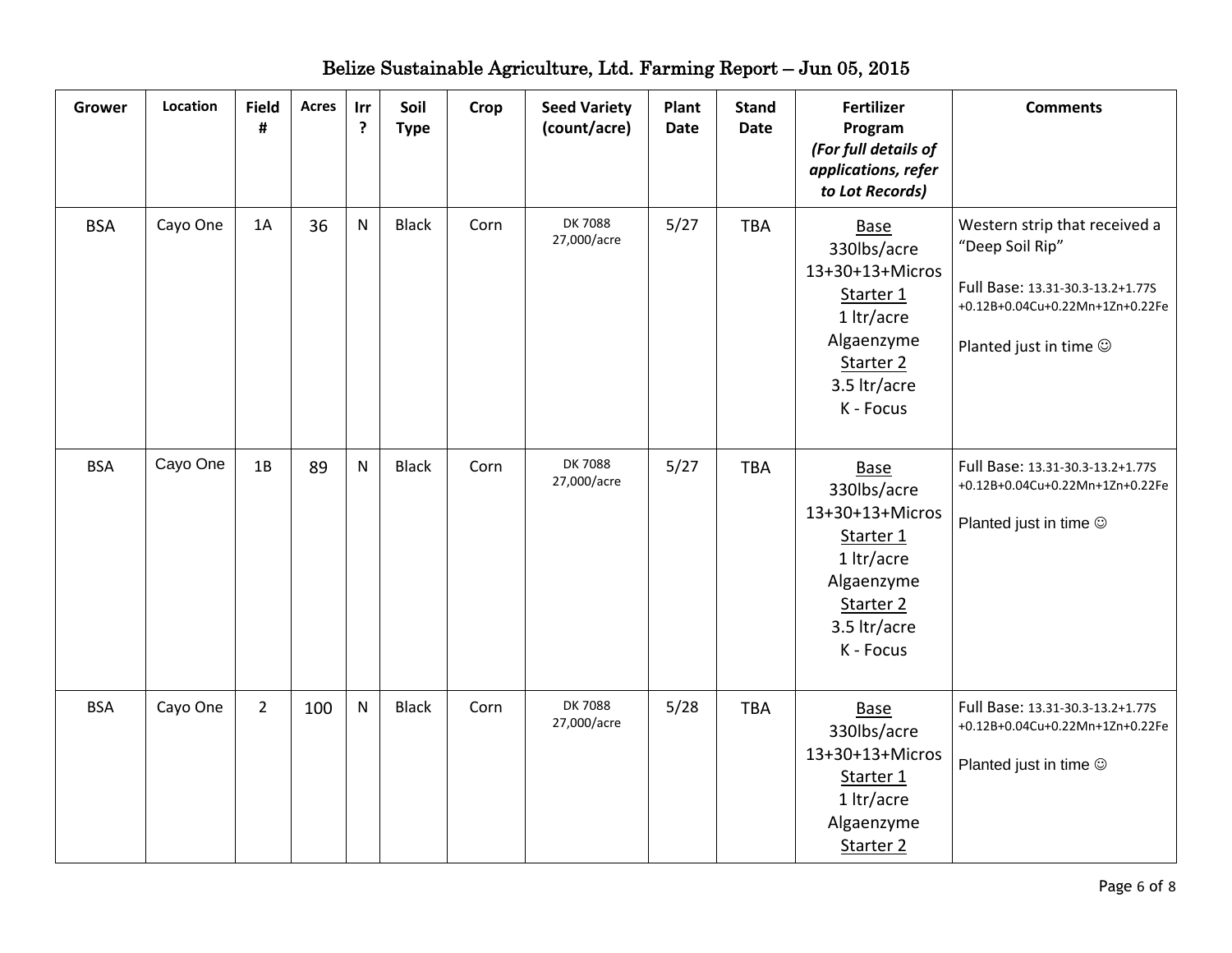|            |          |                |               |              |              |      |                               |            |            | 3.5 ltr/acre<br>K - Focus                                                                                                        |                                                                                                                             |
|------------|----------|----------------|---------------|--------------|--------------|------|-------------------------------|------------|------------|----------------------------------------------------------------------------------------------------------------------------------|-----------------------------------------------------------------------------------------------------------------------------|
| <b>BSA</b> | Cayo One | $\overline{3}$ | 133           | N            | <b>Black</b> | Corn | <b>DK 7088</b><br>27,000/acre | 5/29       | <b>TBA</b> | <b>Base</b><br>330lbs/acre<br>13+30+13+Micros<br>Starter 1<br>1 ltr/acre<br>Algaenzyme<br>Starter 2<br>3.5 ltr/acre<br>K - Focus | Full Base: 13.31-30.3-13.2+1.77S<br>+0.12B+0.04Cu+0.22Mn+1Zn+0.22Fe<br>Planted just in time $\circledcirc$                  |
| <b>BSA</b> | Cayo One | 4              | $\sim$<br>125 | $\mathsf{N}$ | <b>Black</b> | Rice |                               | <b>TBA</b> | <b>TBA</b> | <b>TBA</b>                                                                                                                       | Subject to weather,<br>Fertilizer Spreading expected<br>by June 13 <sup>th</sup> and planting by<br>June 20 <sup>th</sup> . |